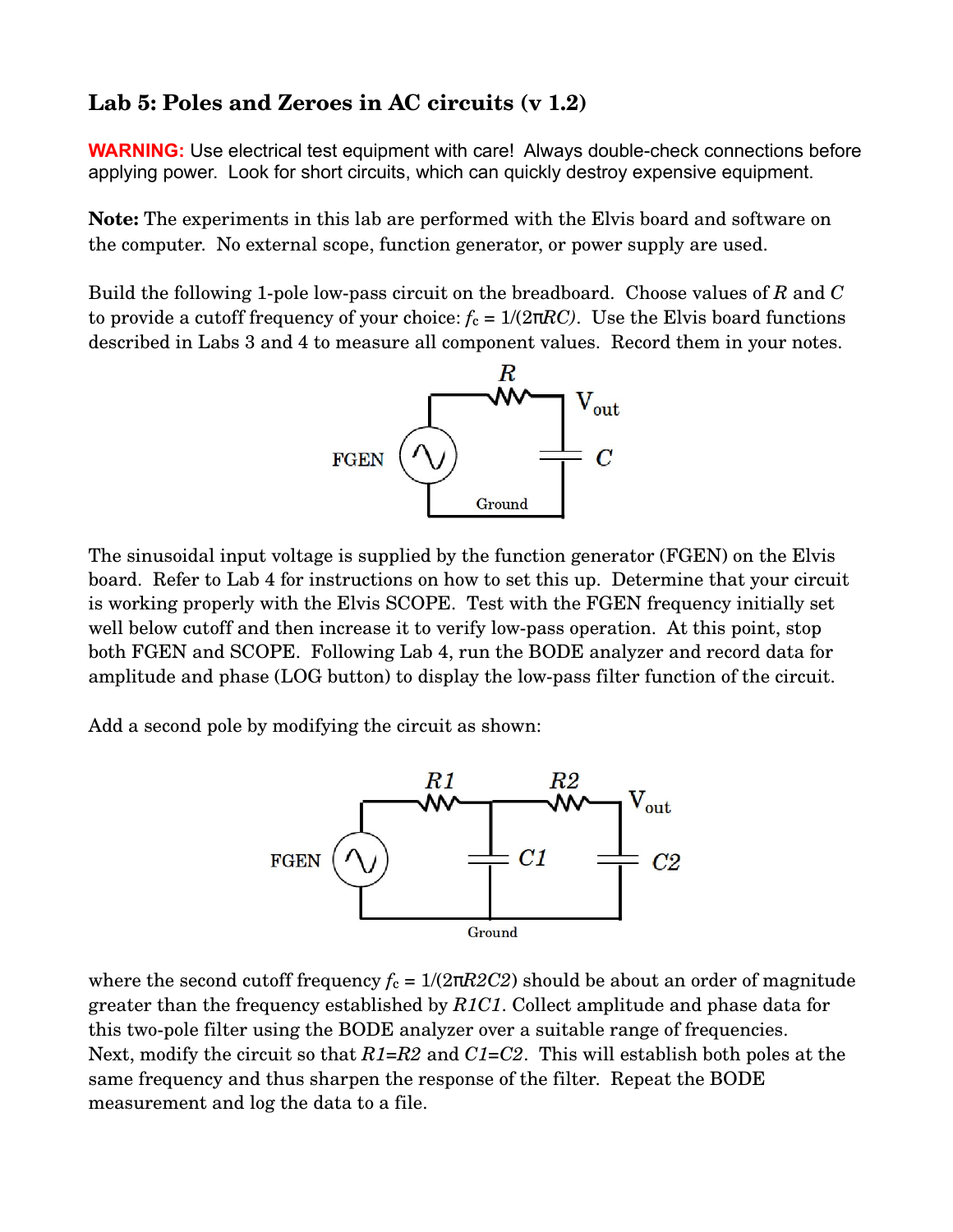The following circuit has one zero and one pole:



The zero frequency is  $f$   $_{\text{ZERO}} = 1/(2\pi RIC)$  and the pole frequency is  $f$   $_{\text{POLE}} = 1/[2\pi CR1R2]$ *(R1+R2)*]. Set  $R1 = R2$  so that  $f$  pole  $= 2 f$  zero and the amplitude response spans about 6 dB. Record BODE data over an appropriate range of frequencies and LOG data to a removable storage device.

## **Analysis and Writeup**

You are required to analyze the amplitude and phase data for the above four circuits. The relation for the single-pole low pass filter can be found in Lab 3. For the double-pole low pass filter, the following approximation can be used **if** the frequencies of the two poles are sufficiently separated:

$$
\frac{V_{\text{OUT}}}{V_{\text{IN}}} \approx \left[\frac{1}{1 + j\omega R_1 C_1}\right] \left[\frac{1}{1 + j\omega R_2 C_2}\right]
$$

When the poles are identical (*R1=R2*, *C1=C2*), the output and input voltage are related as follows:

$$
\frac{V_{\text{OUT}}}{V_{\text{IN}}} = \frac{1}{1 - (\omega RC)^2 + j\omega 3RC}
$$

Also plot the approximation that assumes the two poles are uncoupled:

$$
\frac{V_{\text{OUT}}}{V_{\text{IN}}} \approx \left[\frac{1}{1 + j\omega RC}\right]^2
$$

Provide a separate plot that compares the single-pole filter data to the double-pole filter data with two identical poles. This plot should show a steeper cutoff when two poles are present at the same frequency.

The zero-pole circuit is modeled with the following equation: